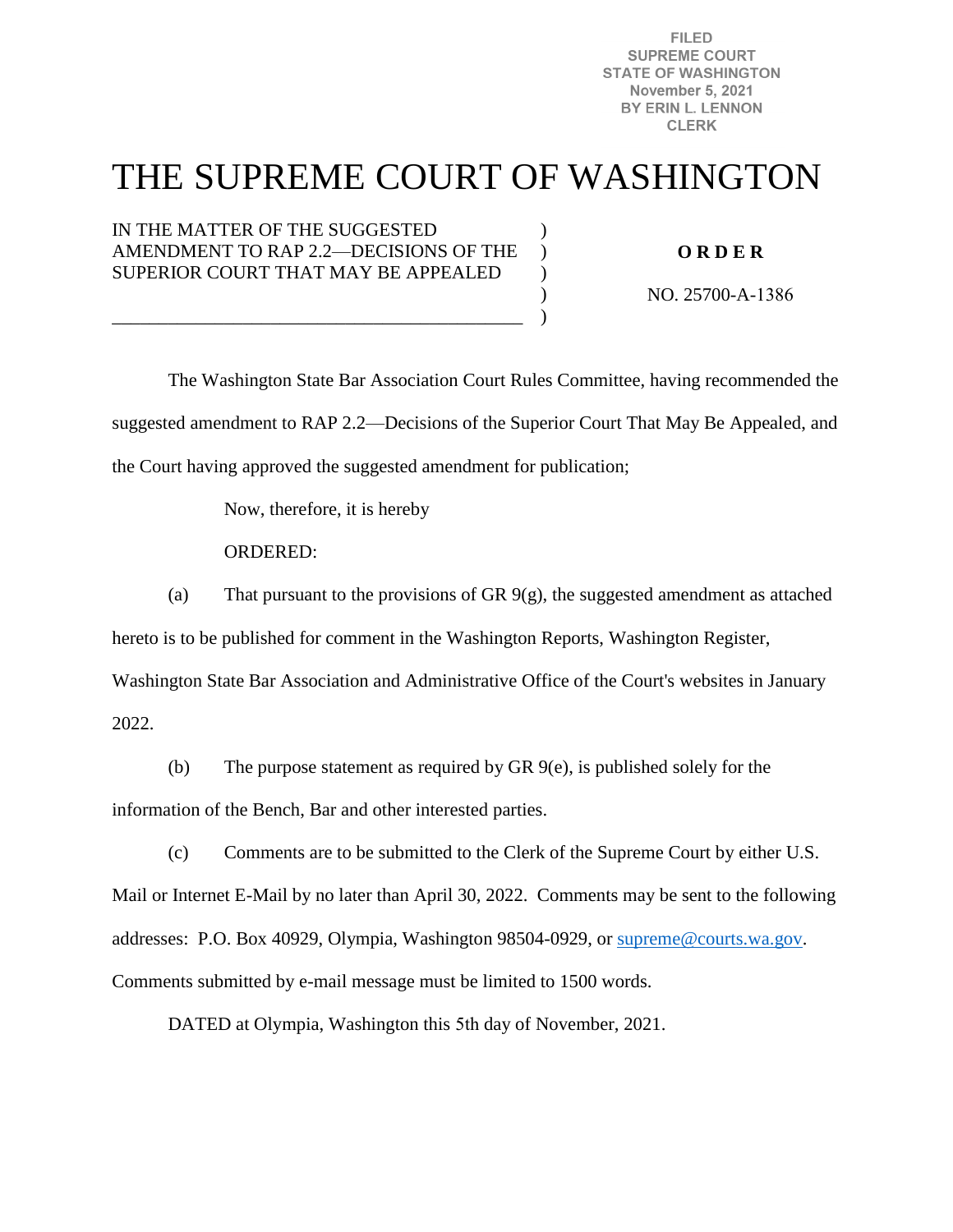Page 2 ORDER IN THE MATTER OF THE SUGGESTED AMENDMENT TO RAP 2.2—DECISIONS OF THE SUPERIOR COURT THAT MAY BE APPEALED

For the Court

Conzález C.J.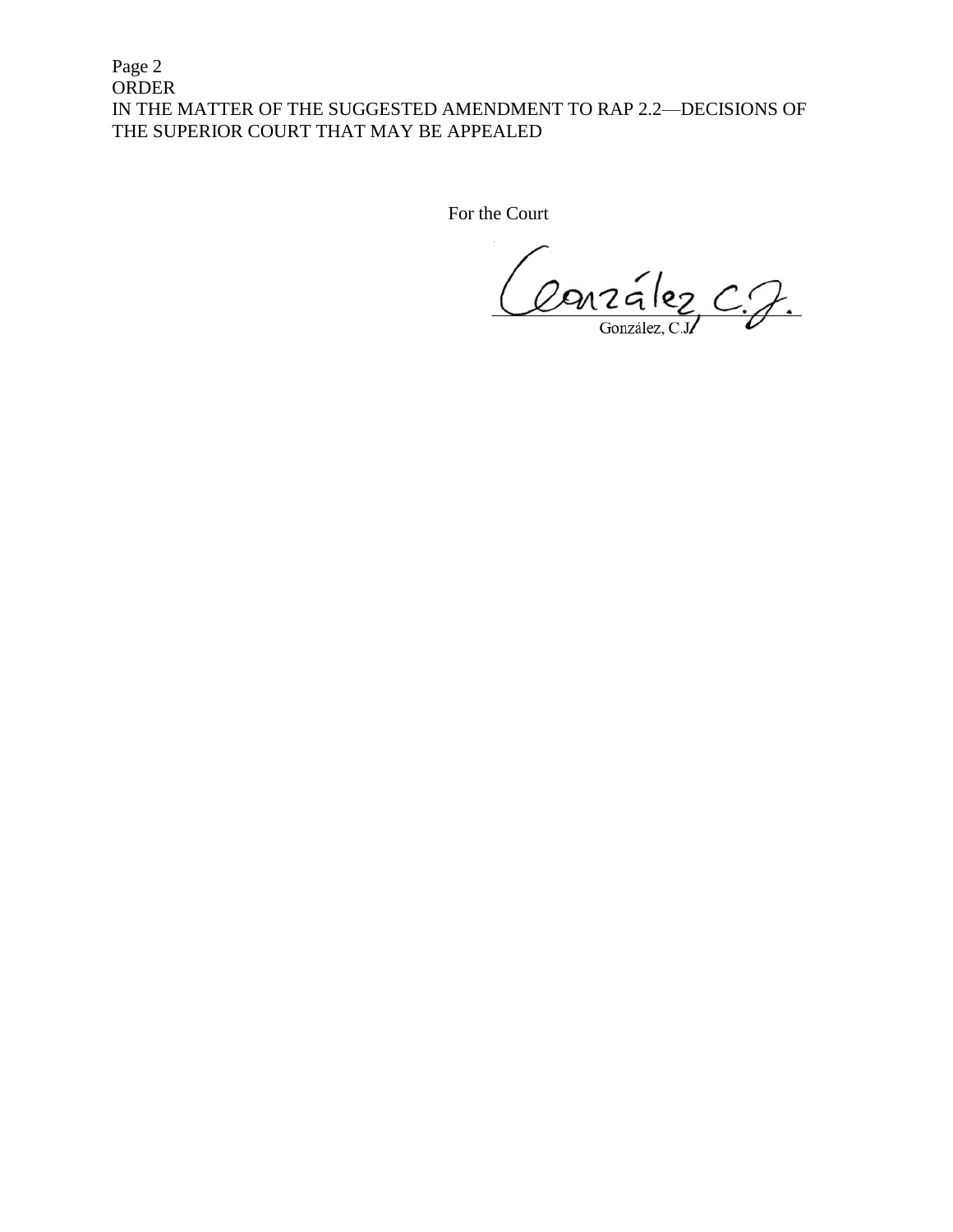#### GR 9 COVER SHEET

#### Suggested Amendment

## RAP 2.2 – DECISIONS OF THE SUPERIOR COURT THAT MAY BE APPEALED

- A. Proponent: WSBA Court Rules and Procedures Committee
- B. Spokesperson: Isham Reavis, Chair WSBA Court Rules and Procedures Committee
- C. Purpose: Recently, in *Denney v. City of Richland*, 195 Wn.2d 649 (2020), the Court noted that although the RAPs clearly differentiate between rulings on the merits of a legal claim and rulings on costs for purposes of the time for appeal, the interaction of CR 54 with the RAPs can create confusion. This proposed amendment adds a comment, taken from the Court's conclusion in *Denney*, that provides guidance to litigants as to when the notice of appeal from a summary judgment ruling disposing of all claims is due.
- D. Hearing: The proponent does not believe that a public hearing is necessary.
- E. Expedited Consideration: Not requested.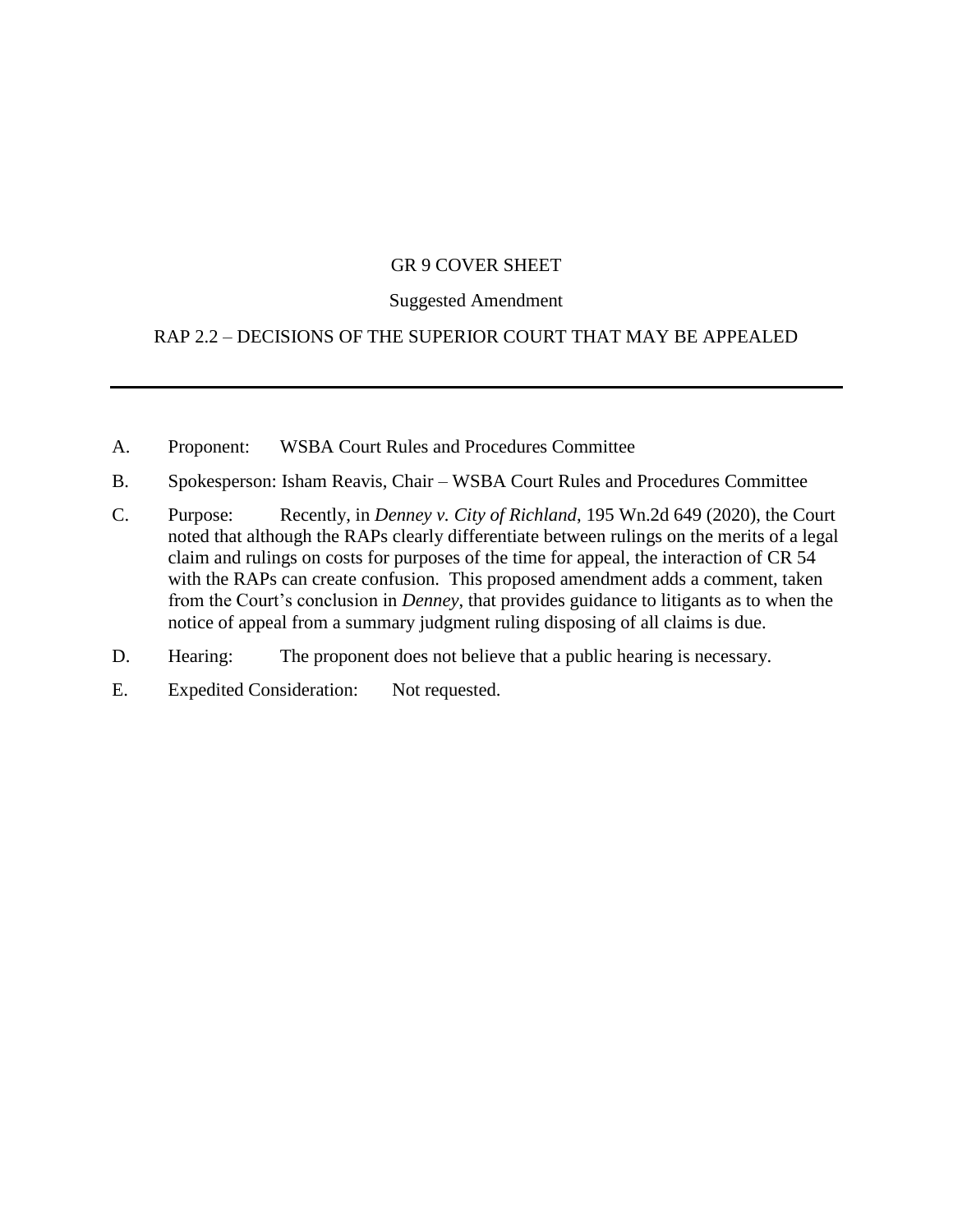### SUGGESTED AMENDMENT

Rule 2.2 Decisions of the Superior Court That May Be Appealed

**(a) Generally.** Unless otherwise prohibited by statute or court rule and except as provided in sections (b) and (c), a party may appeal from only the following superior court decisions:

(1) *Final Judgment.* The final judgment entered in any action or proceeding, regardless of whether the judgment reserves for future determination an award of attorney fees or costs.

(2) [Reserved.]

(3) *Decision Determining Action.* Any written decision affecting a substantial right in a civil case that in effect determines the action and prevents a final judgment or discontinues the action.

(4) *Order of Public Use and Necessity.* An order of public use and necessity in a condemnation case.

(5) *Juvenile Court Disposition.* The disposition decision following a finding of dependency by a juvenile court, or a disposition decision following a finding of guilt in a juvenile offense proceeding.

(6) *Termination of All Parental Rights.* A decision depriving a person of all parental rights with respect to a child.

(7) *Order of Incompetency.* A decision declaring an adult legally incompetent, or an order establishing a conservatorship or guardianship for an adult.

(8) *Order of Commitment.* A decision ordering commitment, entered after a sanity hearing or after a sexual predator hearing.

(9) *Order on Motion for New Trial or Amendment of Judgment.* An order granting or denying a motion for new trial or amendment of judgment.

(10) *Order on Motion for Vacation of Judgment.* An order granting or denying a motion to vacate a judgment.

(11) *Order on Motion for Arrest of Judgment.* An order arresting or denying arrest of a judgment in a criminal case.

(12) *Order Denying Motion to Vacate Order of Arrest of a Person.* An order denying a motion to vacate an order of arrest of a person in a civil case.

(13) *Final Order after Judgment.* Any final order made after judgment that affects a substantial right.

**(b) Appeal by State or a Local Government in Criminal Case.** Except as provided in section (c), the State or a local government may appeal in a criminal case only from the following superior court decisions and only if the appeal will not place the defendant in double jeopardy: